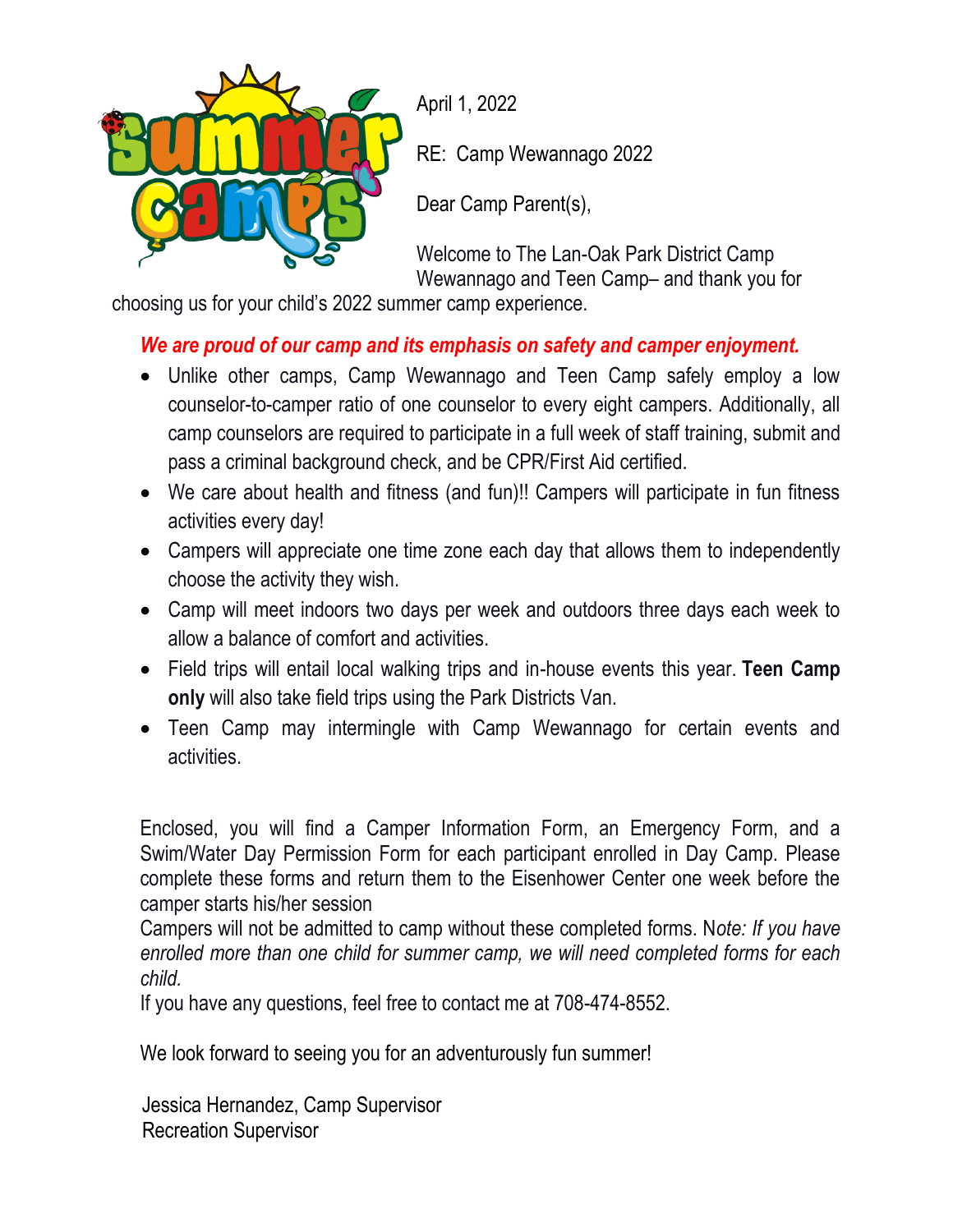

# **Important Camp Information 2022**

# **Camp Wewannago Sessions (Ages 6 to 10) Teen Camp Sessions (Ages 11 to 13)**

First Session: June 6 thru July 1 Days: Monday-Friday Time: 9:00am-3:00pm

Second Session: July 5 thru July 29 Days: Monday-Friday Time: 9:00am-3:00pm

## **Camp Location**

The camp will meet (and parents will drop off and pick up) at the Arcadia Shelter in Lan-Oak Park on days that camp is scheduled to be outdoors. On days that camp is scheduled to be indoors, please drop off and pick up in the gym at the Eisenhower Center, 2550 178<sup>th</sup> Street (across the street from Lan-Oak Park).

## **Inclement/Extreme Weather**

In the event of inclement/extreme weather (including during heat advisories) Camp Wewannago and Teen Camp participants will be moved into the Eisenhower Center, 2550 178th Street.

## **Arrival/Dismissal Procedures**

Campers should arrive for Camp Wewannago and Teen Camp *no earlier than 10 minutes prior to camp*. Campers must be picked up by 3:10pm each day. To ensure the safety of all day camp participants, *all campers must be signed in and out every day by an authorized individual*. If your child will be arriving/dismissing from camp via bike or walking, please send a signed and dated letter to the counselor for your child's file. If we do not have a letter on file your child will not be admitted to or dismissed from camp without an authorized signature. The sign in/sign out procedure is **NOT OPTIONAL. The failure to follow this very important safety procedure WILL result in removal from the camp program without refund.**

**Release of Campers**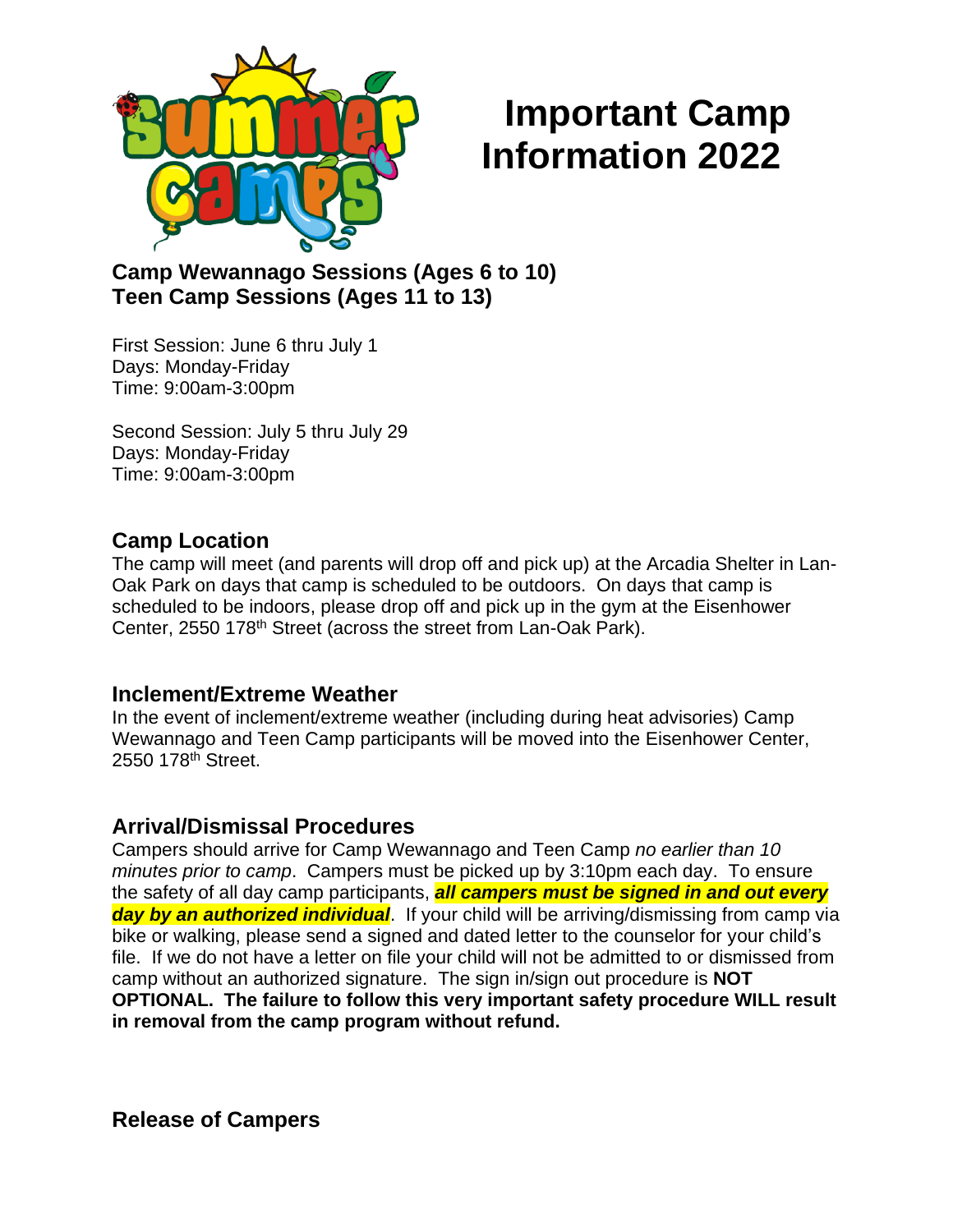Campers will only be released to authorized individuals. Counselors must be informed, in advance and in writing, if someone else will be picking up your child. Please notify anyone picking up your child that counselors will require identification before your child will be released. Children will not be released to unauthorized individuals without identification and prior written notification from parents. **Note: There is a section of the enrollment form that requires notation of individuals authorized to pick up your child and those that are not authorized, please take this portion of the form into great consideration. If the form does not provide enough space for your authorized individual list, please add a piece of paper with names.**

#### **Late Fees**

Being on time to pick up your child is important as children are more secure knowing that a parent or caregiver will be there when camp ends. A late fee of \$10.00 per quarter hour will be assessed after camp has been over for more than 10 minutes. This late fee must be paid PRIOR to the start of the next camp day or your child will not be admitted to camp. The Park District will employ a three-strike policy regarding late pickups. **After three late pick-ups the child will be removed from camp without refund!! Be Prompt!**

## **Car Pools**

Car pools may be arranged among parents; however, counselors must be notified IN WRITING of carpool arrangements. It is the responsibility of the parent picking up the children to inform the other parents of any information distributed and/or announcements made.

## **Personal Property in Day Camp and Pre/Post Camp**

**Staff and volunteers are not responsible for money, valuables, or personal items.** There will be no handheld games/electronics, toys, cell phones, or game/electronic accessories allowed during camp hours. Once again, the staff and volunteers will NOT be responsible for campers' personal items. If you don't want to lose it – don't bring it

## **Calendars**

Weekly calendars will be distributed each section. If you do not receive a calendar, you may obtain a copy from the site supervisor. Calendars will inform parents of any themes, daily activities, and special events. Any special announcements or program needs will be noted on the calendars. Please read your calendar regularly!

## **Outside Play**

Day camp participants will be outdoors on a regular basis. Please dress your child appropriately for the weather of the day. Children are expected to wear gym shoes to camp—sandals or dress shoes are not appropriate for our scheduled daily activities. Please apply sunscreen to your child each day before they arrive at camp. Children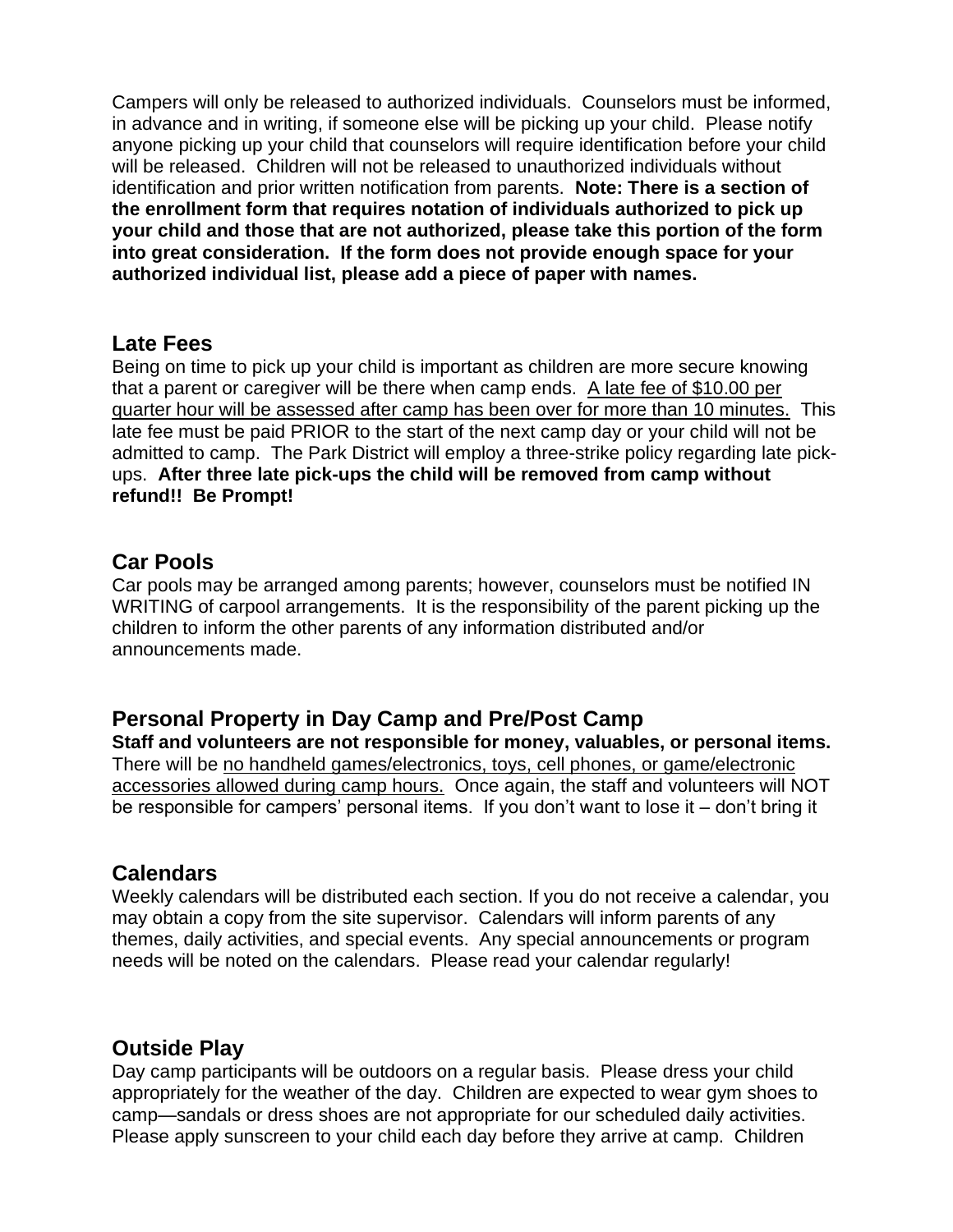needing additional sunscreen applied while at camp will be expected to apply it by themselves.

# **Clothing**

All articles of clothing must be labeled with your child's name. Please be sure to clearly label coats, lunch bags, towels, shirts, backpacks, etc. Campers will get messy! Please dress your child appropriately—"Sunday Best" and expensive clothing is not appropriate for camp. Day camp shirts should be worn on Camp Wewannago/Teen Camp field trip days.

## **Illness**

Should a camper become ill at camp, parents will be notified immediately so that the camper may be picked up as soon as possible. If we cannot reach a parent, the emergency contact will be called. Parents whose children develop communicable diseases, i.e. chicken pox, head lice, measles, etc. are asked to please notify the Park District at 708-474-8552 as soon as the child is diagnosed. The name of the affected child is not released, but day camp parents are notified of the occurrence of contagious illness. Daily absence should be reported to the park district prior to the start of the camp day. 708-474-8552

## **Absences**

If your child is going to be away from camp for a length of time, please let the site supervisor know with a written note. Daily absence should be reported to the park district prior to the start of the camp day. 708-474-8552

## **Lunches/Snacks**

Each child is responsible for bringing his/her own lunch to camp for Camp Wewannago and Teen Camp. Time will be allotted for campers to enjoy lunch. **Refrigeration will be available** for Camp Wewannago and Teen Camp lunches. Refrigeration will also be used for medical purposes. *Children will NOT have access to vending machines while at camp.*

It is recommended that campers bring their food in a paper sack for easy disposal. If you choose to use a reusable lunch bag, your child will be responsible for the bag.

## **Swimming Days**

Camp Wewannago and Teen Camp will visit the Eisenhower Center indoor pool once per week. Please notify the site supervisor *in writing* if your child has any swimming difficulties. **Please send your child with appropriate swimwear, towel and a pair of slip-on sandals or flip-flops; street shoes are not permitted in the pool area**. All personal items should be properly labeled and sent in a bag for your child to carry (swimsuit, towel, flip-flops, etc.). All swim days are noted on the calendar. Permission slips must be completed and returned before your child will be allowed to visit the Eisenhower Center indoor pool.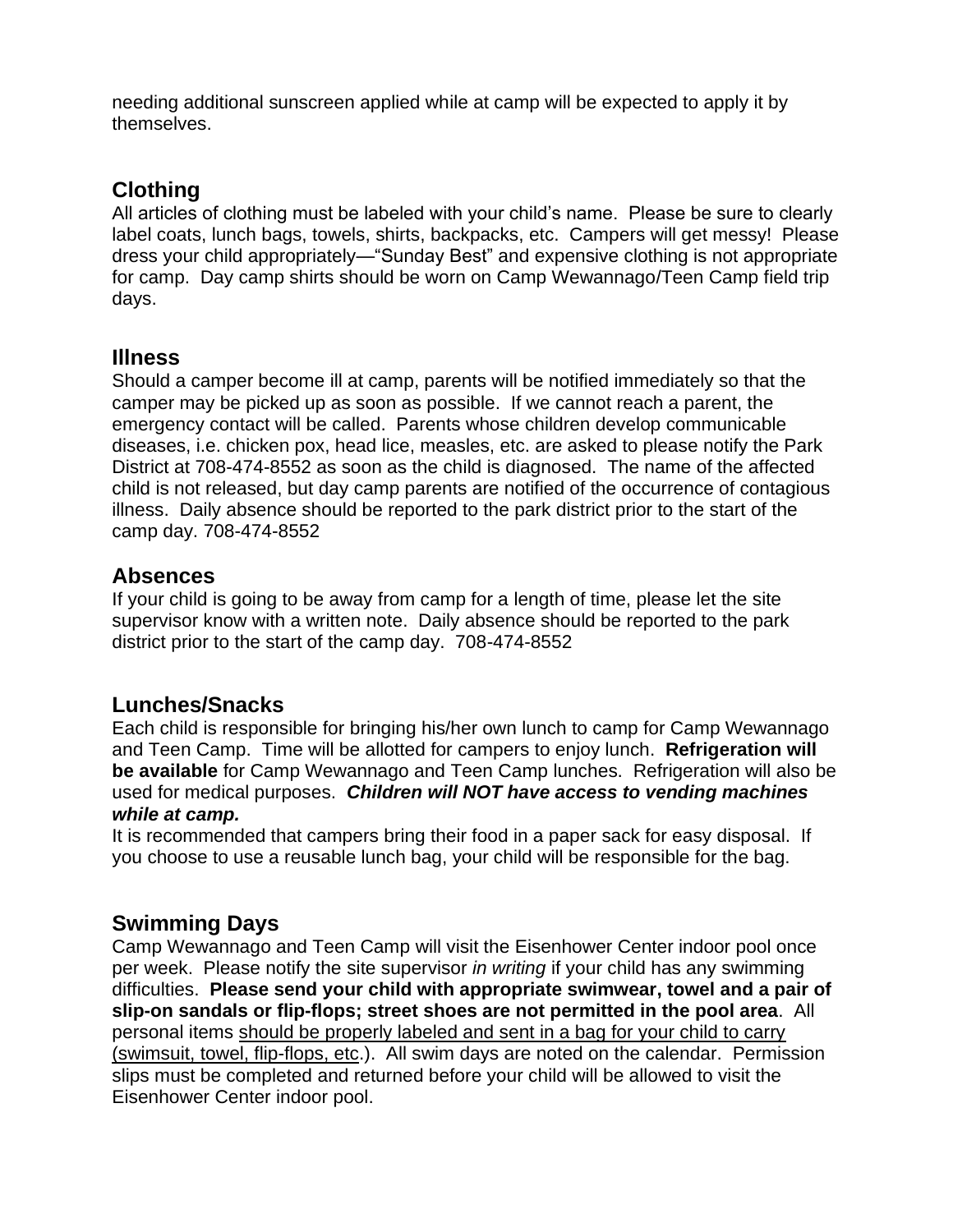#### **Movies**

Children may be shown G-Rated or PG-rated movies during Day Camp. If you have any questions concerning this matter please feel free to contact the Administrative Staff.

# **Field Trip Days**

Camp Wewannago field trips will be local, walking trips. Teen Camp field trips will consist of walking trips and trips using the Parks Districts vans for transportation. Field trip permission forms must be completed and signed by parents prior to any field trip. **Campers should wear their camp shirts on field trip days.**

## **Birthdays**

Camp participants that would like to celebrate their summer birthdays by bringing a treat should package treats individually in Ziploc bags. Treats will be distributed at the end of the camp day. No refrigeration is available for birthday treats. Special lunches and mid-day treats provided by parents/guardians will not be permitted.

#### **Medication**

If your child needs medication dispensed to him/her during camp hours, day camp staff will be authorized to do so as long as the Permission to Dispense Medication Waiver and Release of All Claims and Medication Dispensing Information forms have been fully completed. Please do not send your child with any medication, including over the counter medications. If medication is required, please see the site supervisor to obtain the proper forms.

## **Behavior Management Policy**

The Lan-Oak Park District has a Behavior Management Policy in place to ensure a safe and positive program experience for all participants. Individuals exemplifying inappropriate behavior may be dismissed from our program at the discretion of the Administrative Staff and the Superintendent of Recreation. If a child is dismissed from camp due to inappropriate behavior a prorated fee will be reimbursed reflecting paid time remaining.

*The Behavior Management Policy extends to the behavior of parents, siblings, or any person authorized to pick up or drop off the camper. Inappropriate behavior by such person(s) may also result in the child's removal from camp.*

## **Payment**

Payment for day camp is due in upon registration. Please register participants in accordance with the registration deadlines for each section. Please direct all payment questions to the Eisenhower Center front desk staff.

## **Special Needs Inclusion**

The Lan-Oak Park District is proud to welcome special needs children into Camp Wewannago and Teen Camp, when possible. Please be aware that your child's camp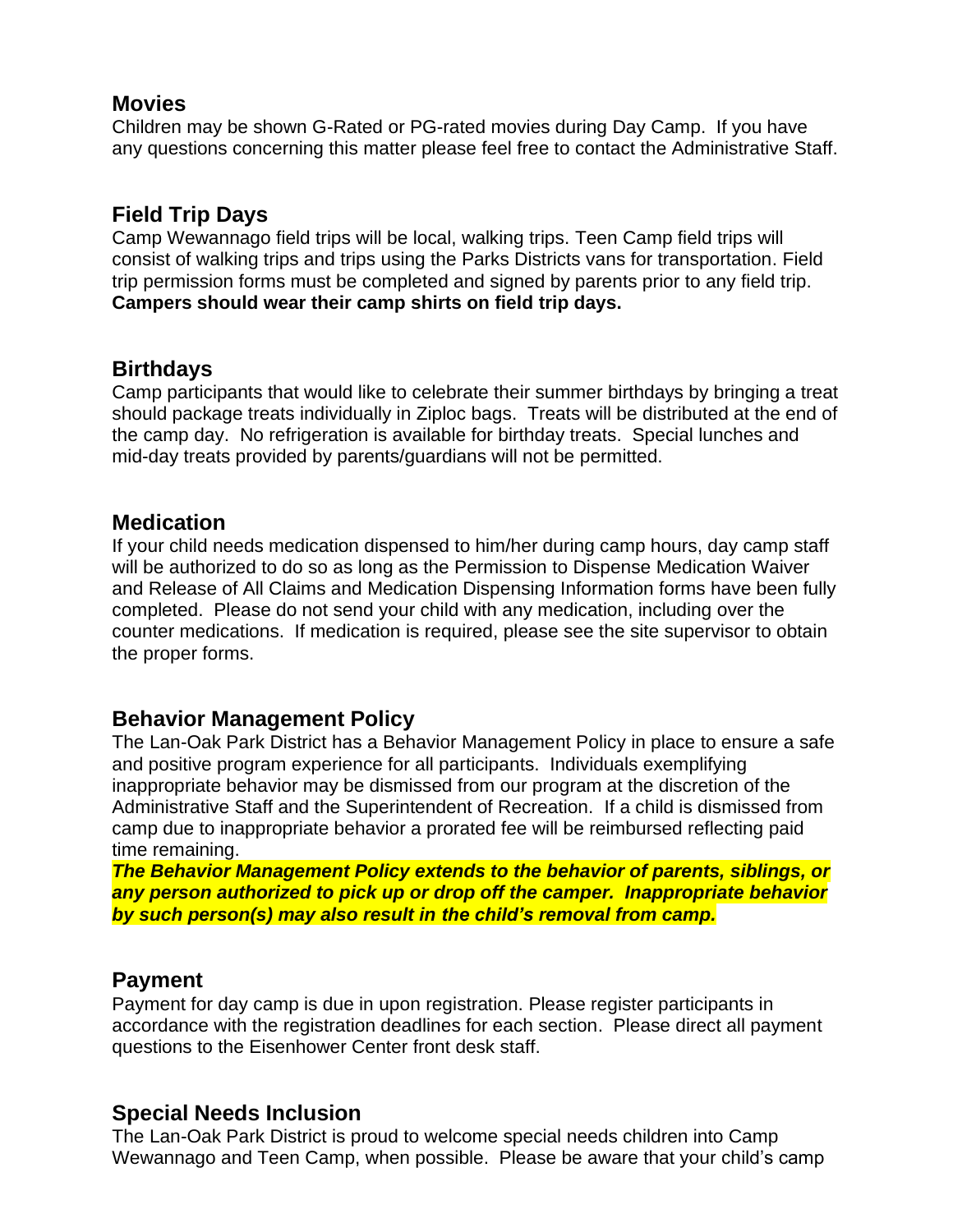group may include a special needs camper. No bullying or ridicule of special needs campers will be tolerated – please review our Behavior Management Policy thoroughly.

#### **Information Changes**

All changes of address or telephone numbers must be reported to the Lan-Oak Park District at 708-474-8552. Also, please notify your counselor and the site supervisor of any changes of address, telephone number (both home and office) and emergency contacts.

#### **Communication**

Your child will frequently come home with a note, weekly schedule and/or art project. Please check your child's backpack on a daily basis in order to remain informed about the camp's activities.

If you have any questions/concerns, please feel free to contact the site supervisor or the Administrative Staff at 708-474-8552. Please understand that drop-off and pick-up times are very busy; please be patient when approaching the site supervisor with questions/concerns. If you are rushed for time, you may submit your concerns in writing and the site supervisor or Administrative Staff will contact you by phone later in the day.

**It is our sincerest wish that our day camp be a positive experience for you and your child(ren). Please contact the Administrative Staff at 708-474-8552 with any concerns, complaints, or questions as soon as possible. We are here to help!!**